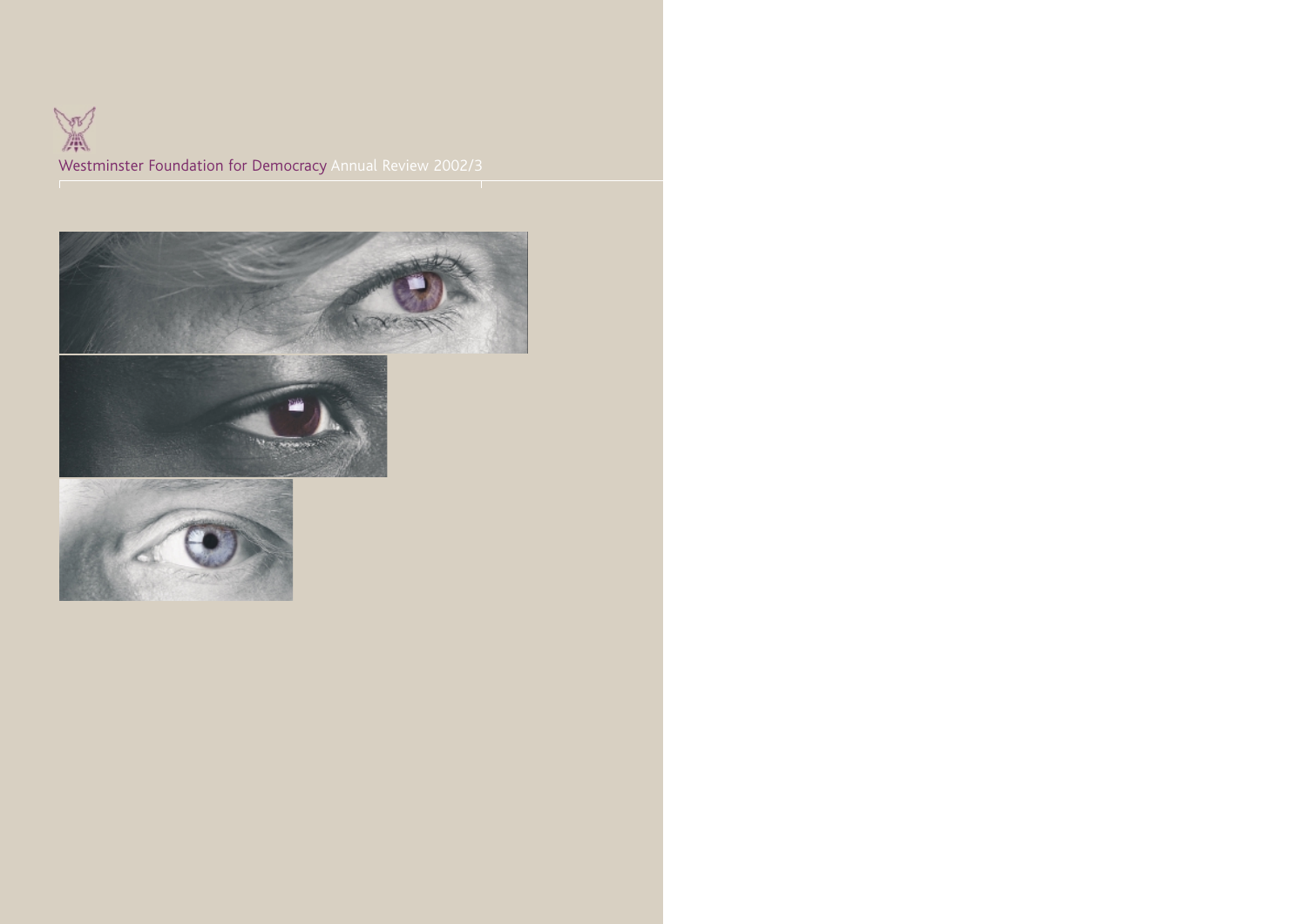The Westminster Foundation for Democracy works to achieve sustainable political change in emerging democracies. Its programmes are centred on its capacity to undertake party development work, across the political spectrum, through the Westminster political parties. This is complemented by parliamentary, civil society and other non-partisan initiatives. In its activities priority is given to the European Union's eastern neighbours and Africa.

The Foundation was established in 1992. Its main source of income is a grant-in-aid from the Foreign and Commonwealth Office, currently £4.1 million per annum; and it raises additional funding to support its programmes.

The Westminster Foundation for Democracy is an independent agency sponsored by the Foreign and Commonwealth Office. It is a non-departmental public body (NDPB) and a company limited by guarantee. Its Board of Governors, which has 14 members, is constituted on a cross-party basis and appointed by the Secretary of State for Foreign and Commonwealth Affairs. There are six independent Governors, while eight are nominated by the Westminster political parties – three Labour, three Conservative, one Liberal Democrat and one representative of the smaller parties.



| Contents                               |    |
|----------------------------------------|----|
| Speaker's Introduction                 |    |
| Chairman's Introduction                | 3  |
| Chief Executive's Introduction:        |    |
| Building on a Strong Idea              | 4  |
| Political Party Development            | 6  |
| Defence of Human Rights and            |    |
| Integration of Minorities              | 11 |
| <b>Fostering Democratic Governance</b> | 12 |
| <b>Statistics 2002/2003</b>            | 14 |
| The Westminster Foundation for         |    |
| Democracy Limited Summary              |    |
| <b>Financial Statements</b>            | 16 |
| Patrons, Governors and Staff           |    |
|                                        |    |

Democracy building has become a global imperative. Democratic governance is recognised more widely than ever as the best guarantor of human rights and inter-cultural tolerance, of development and prosperity.

When a cross-party group of senior Members of Parliament proposed the establishment of the Westminster Foundation for Democracy to the Government in the early 1990s they embarked on an initiative of both great importance and immense potential. I am delighted to lend my support to the Foundation and the Members of Parliament from every party represented at Westminster who are involved with its work.

In its first decade the Foundation has begun to demonstrate the power of that original idea in the support it provides for emerging democracies – encouraging the development of political parties, free and fair elections, an independent judiciary, a free and vigorous media and a thriving civil society in the countries in which it works.

But I do believe there is much more the Foundation can do. So I am delighted that the Board has taken the opportunity to review its work and resolved to build on its strengths as it enters its second decade. I look forward to continuing to lend it my full support as it develops its role.

The Rt Hon Michael Martin MP, Speaker of the House of Commons

# Speaker's Introduction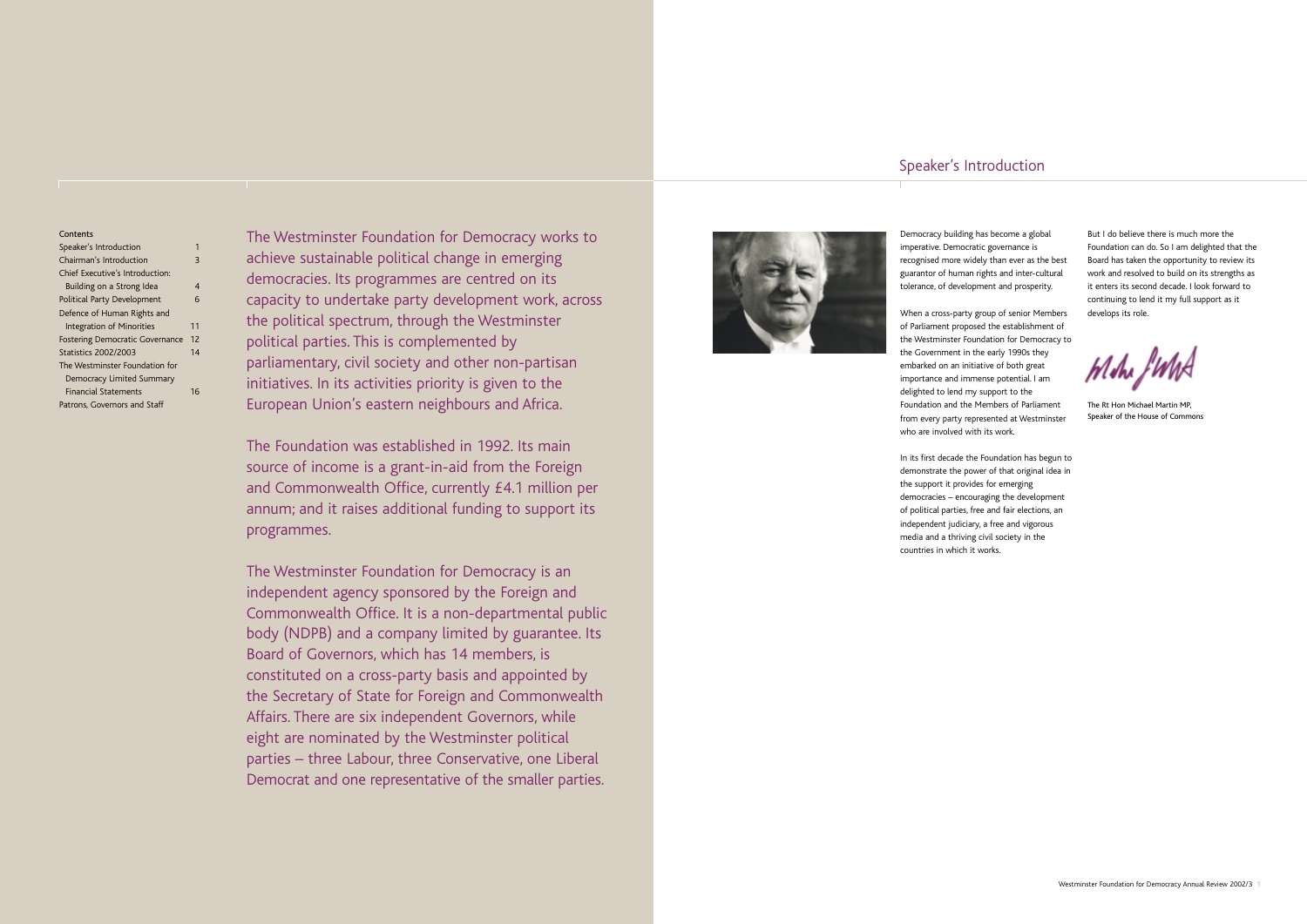# Chairman's Introduction









I was delighted to be invited by the Secretary of State for Foreign and Commonwealth Affairs to join the Board of the Westminster Foundation in August 2002 and to become its Chairman in September. I have long been aware of the value of international democracy building. The Westminster Foundation for Democracy is the UK's leading contributor to this vital task.

As a member of the British Government's team negotiating the Good Friday Agreement in 1998, I realised both the importance of rebuilding trust in divided societies and the long and patient work often required in doing so. When I 'shook hands' with people with no hands at the amputee camp in Sierra Leone in February 2001, I was reminded of the depth of human degradation which can result when democracy breaks down.

The Foundation works in some of the most conflicted societies in the world: Bosnia and Herzegovina, Sierra Leone and Nepal are all countries in which WFD teams were at work last year. In its approach to these challenges WFD is distinguished from most of its international counterparts by its cross party constitution and its unusual organisational structure: the responsibilities and accountabilities of Governors and staff span the Foundation and its constituent parties. Through this structure the Foundation can access first hand, current British political experience, on a multiparty basis, in the service of international political capacity building.

As you read this review you will learn more of how we have applied these distinctive strengths in the last year, and also of our plans to build on these foundations in the future. I encourage you to read David French's outline, on the next page, of the new strategy adopted by the Board in July 2003.

Our grateful thanks go to the Secretary of State for Foreign and Commonwealth Affairs, the Rt Hon Jack Straw MP, for his support and encouragement for our work, which is crucial to our success. We also owe much to the support of FCO staff in London and overseas posts, and of the Department for International Development, the British Council, the UN Development Programme and the European Union. We are grateful to them all.

I also particularly want to thank the Foundation's staff, in both the central office and the party offices, for what they have achieved in the last year as well as for their commitment to the development of the Foundation.

Muta Gepes

Mike Gapes MP, Chairman of the Board of Governors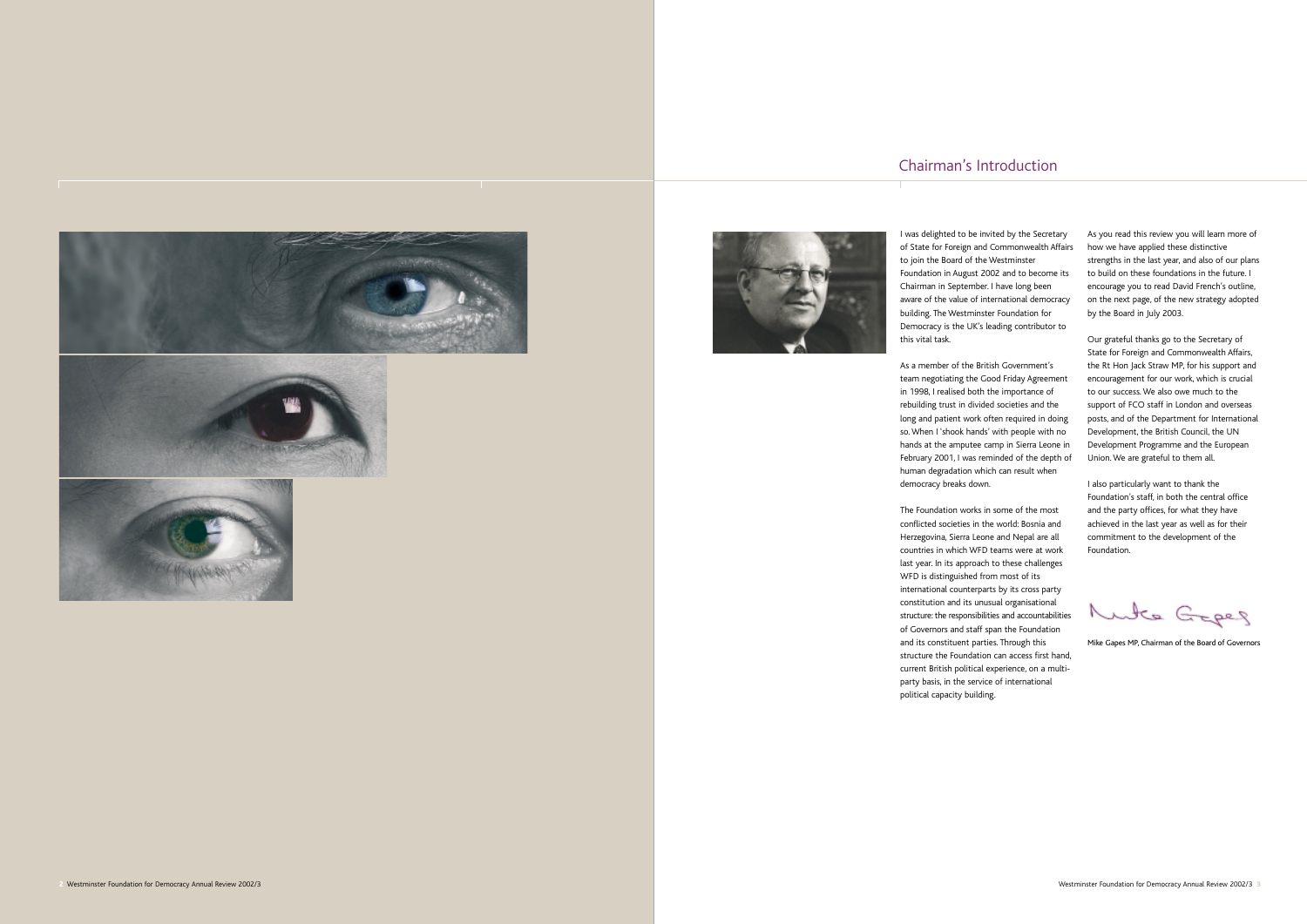## Chief Executive's Introduction: Building on a Strong Idea



Any newcomer to the Westminster Foundation, as I was in January 2003, cannot fail to notice some unusual characteristics. The Foundation is an independent agency sponsored by the Foreign and Commonwealth Office (FCO). Yet it is structured and operates on a cross-party, political basis: half its work (in financial terms) is delivered through the Westminster political parties, developing party-to-party relationships across the political spectrum in the interests of promoting thriving, multi-party democracies. This unusual mix, combined with the Foundation's interests in supporting parliamentary, civil society and other nonpartisan initiatives, gives it a position and capacity to operate in ways matched by few other organisations in the world.

When we began, earlier this year, to formulate a new strategic direction for the Foundation it quickly became clear to us that we should build on these distinguishing strengths, while contributing to the FCO's objectives of promoting democracy and the rule of law internationally.

The strategy approved by the Board of Governors in July 2003 is based on the vision of achieving sustainable political change in emerging democracies. It is centred on the Foundation's capacity to design and deliver coordinated party-to-party political development programmes in the countries in which it chooses to work. This political work will continue to be complemented by non-partisan initiatives; and our emphasis in future will be to bring together these interests in programmes which will enable the Foundation to make a multi-dimensional impact over time in the countries in which it is active.

Geographically, the Foundation will strengthen its commitment to working in two regions. Having undertaken much successful work in central and eastern Europe over its first decade, including a wide range of projects in countries which have joined the European Union, we shall concentrate our interests on the Eastern neighbours of an enlarged EU. We shall also continue and strengthen our commitment to democracy-building in Africa, focusing mainly on the sub-Saharan region, where again WFD has made a range of significant contributions in recent years. While we shall maintain an overall balance between the volume of work undertaken in these two regions, we shall also be devoting limited resources to exploring the opportunities to develop a third area of focus, in the Islamic world. Beyond these geographical interests we shall retain a limited facility, within specified criteria, to continue making small grants in other regions where a special case can be made.

The Foundation's new strategy anticipates the development of country-based programmes. Once we have committed to working in a country we shall expect to maintain a sustained interest in it over a number of years, with Westminster parties and the Foundation's central teams making contributions to the development of our work in the country. Countries will be chosen according to clearlydefined criteria, while the shape of each programme will reflect local interests and opportunities. Understanding the characteristics and influences in each locality will be an essential prerequisite of all our work. Wherever we work, the development of political party initiatives will be a norm,

complemented by parliamentary and civil society work appropriate to local circumstances.

WFD's methodology will correspondingly develop to support the strategy. Achieving the highest standards of transparency and thoroughness both in the formulation of programmes and in their evaluation is important to us. Developments in the Foundation's operational and grant-making practice will seek to strengthen its relationships with funders such as the Department for International Development, the UN Development Programme and the EU and with FCO itself.The Foundation will look to substantial growth in its funding, since we are ambitious to build on the reputation we have established over our first decade; and we recognise the immense field of opportunity open to us.

While the new strategy builds on the successes of the past, these changes represent a major shift in method and style for the Foundation, and of course this will have a direct impact on the projects we can support. As the statistics on pages 14-15 show, the Foundation was active in 46 countries last year. We expect substantially to reduce this number over the next two years as we increase our commitment, and impact, in fewer locations.

The challenge of international democracybuilding has never been greater. The challenge for the agencies involved in this work is to be smart in their choices, for there is no shortage of opportunity. The work of the Westminster Foundation for Democracy will continue to be characterised by close working relations with local and international partner agencies; and we are excited by the prospects of bringing our distinctive strengths to this vital work through the new approaches we are shaping.

Banis Long

David French, Chief Executive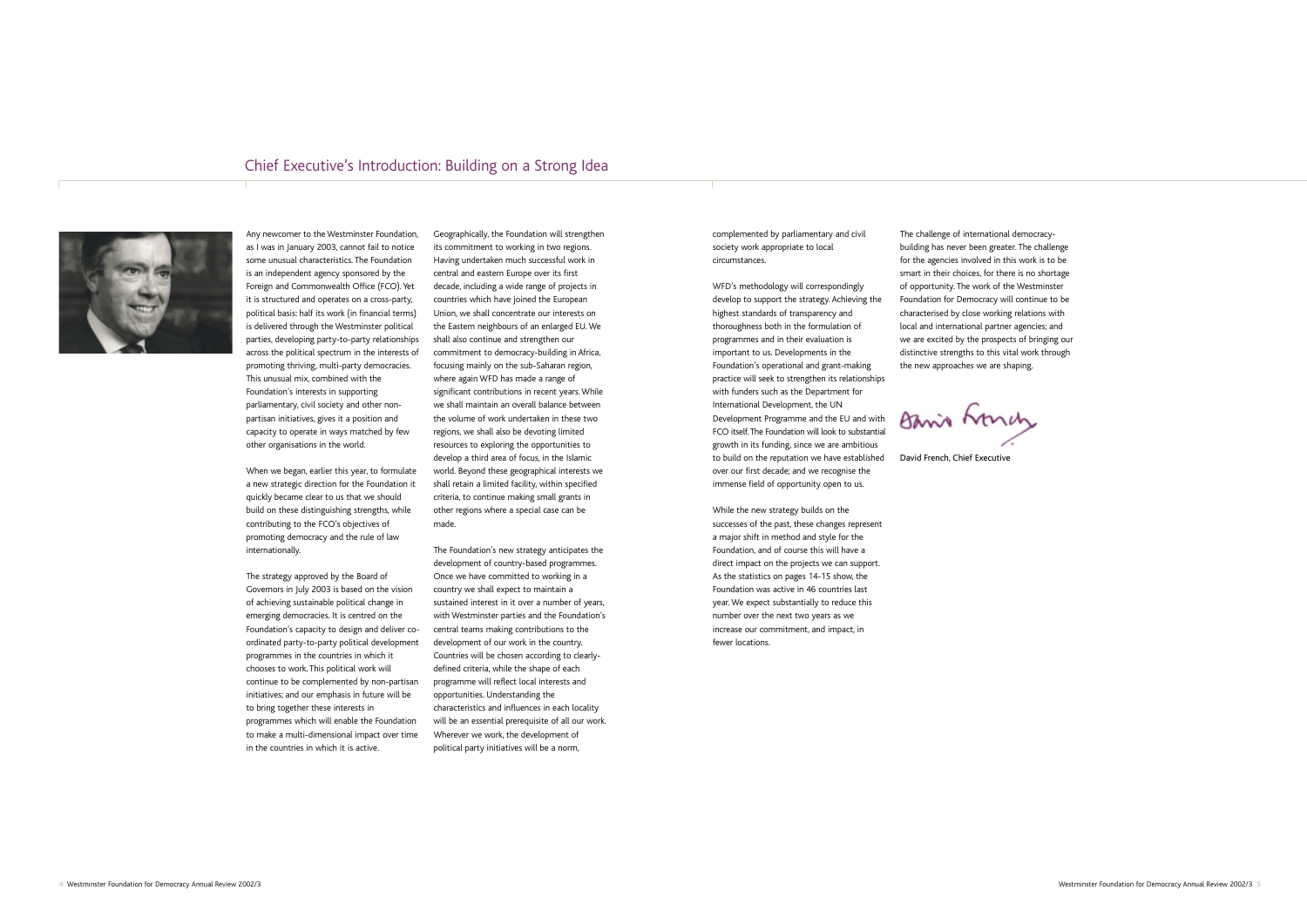One of the key components of a sustainable democracy is the existence of stable, participative and transparent political parties.

The Westminster Foundation for Democracy, through its political party projects and activities, seeks to promote a number of essential values characteristic of democratic societies.

WFD seeks to inculcate, within the parties with which it works, a respect for the rule of law, which will inform and govern their electioneering and campaigning activities and their relations with economic and state institutions and the media.

The Foundation strives to promote a form of politics which is based on dialogue and civic discourse. The focus is on competition between different sets of ideas and programmatic solutions, in order to provide the electorate with a genuine and valid range of policy choices.

WFD encourages the development of political parties which communicate effectively with and are accountable to the electorate. It is the Foundation's aim that the parties should develop ways of undertaking political activity which are open to scrutiny by the public, the media and expert opinion. The purpose is to help political parties move away from a hierarchical structure in which power resides with a political elite removed from the electorate.

WFD seeks to promote the development of political parties in which individual members have a clearly defined role in the decisionmaking processes. The Foundation encourages parties to eschew traditional leader/follower forms of political organisation. WFD is particularly concerned to see that groups which in the past have been marginalised, such as women and the young, take on an effective role in the running and organisation of the parties.

The Westminster Foundation for Democracy is unique in its development of party-to-party relationships and activities. Half of its budget allocation is used by UK political parties to work directly with their partners around the world. Resources, consultation and training provided by the British political parties serve as practical tools for the development of participatory democracy. The UK parties provide expertise and ideas, adapting good practice flexibly and efficiently to meet the needs of partners over the longer term. This direct input, and the solid relationships that emerge from it, are key to WFD's success in promoting strong party structures within pluralist democracies.

In 2002-2003 the UK parties worked in over 30 countries on more than 200 projects. Training seminars, workshops, study visits and advice were provided on policy development, media and communications, campaigning, party organisation and development, and transparency and corruption. In addition the UK political parties joined forces to work on a 'cross-party' basis where no individual partners were identified. In this way they combined knowledge and ideas to strengthen democracy. They demonstrated the benefit of co-operation, even where ideologies differ. In the last financial year, such cross-party projects have taken place in Kenya and Lithuania.

# Political Party Development



![](_page_4_Picture_2.jpeg)

![](_page_4_Picture_3.jpeg)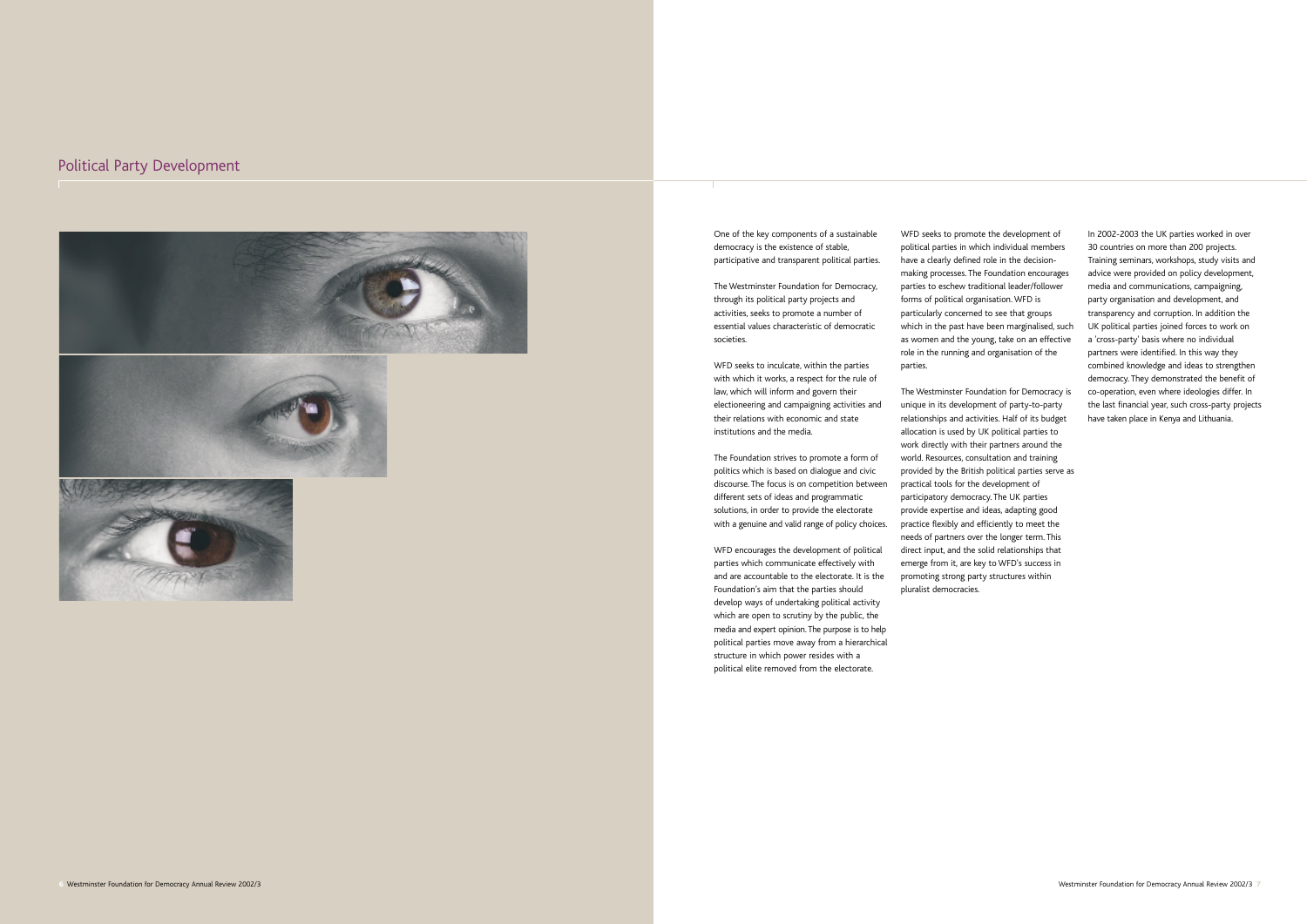## Political Party Development

![](_page_5_Picture_1.jpeg)

### Smaller parties

![](_page_5_Picture_19.jpeg)

![](_page_5_Picture_21.jpeg)

![](_page_5_Picture_22.jpeg)

Last year the smaller parties, in co-operation with WFD, focused on the position of smaller parties in their respective political systems, promoting their development and encouraging co-operation. Plaid Cymru established links with a small Ukrainian opposition party from which further work has grown. Members of the Scottish National Party (SNP) visited Namibia and proposed a strategy to promote unity of purpose and political co-operation among different parties. In co-operation with the Conservative Party, the Ulster Unionist Party (UUP) supported a Lithuanian party with resources and campaigning seminars; and the Social Democratic and Labour Party (SDLP) worked with the Labour Party on a conflict-

resolution project in Cyprus. For the coming year the plan is to expand on the work of the smaller parties in the field of conflict resolution and local government. This work will be conducted by individual parties as well as on a cross-party basis. Pooling resources will increase impact.

The Labour Party believes that the spread of democracy world-wide is a powerful force for peace. It has, therefore, continued to develop a strong and dynamic programme of work to support the development of democracy around the world.

The Labour Party's programme of activities for 2002-2003 was built mainly on its experience of traditional areas of work in party-building and campaigning techniques. Activities included developing mass membership parties, recruitment, policy-making and campaigning work. The Party has also sought to expand its range of programme themes. To promote the concept of diversity, for example, the Labour

Party designed activities which foster dialogue between communities. With this objective in mind, in central and eastern Europe workshops were organised to discuss the issues faced by Roma communities and to find ways of integrating them into society. In the Caucasus, training on conflict resolution was conducted for youth organisations. Training focused on teamwork, negotiation and compromise skills.

*"Working to strengthen democratic institutions and values is not just the right thing to do but also a significant investment in the long-term security of the world. I wish the Westminster Foundation for Democracy continuing success in their support for democratic movements and the development of civil society worldwide."*

The Rt Hon Tony Blair MP, Prime Minister

![](_page_5_Picture_7.jpeg)

Liberal Democrats have focused on promoting the concept and values of liberal democracy through their work with sister parties around the world. They aim to provide voters with a democratic political option which has its roots in the broad electorate and is based on strong ideology, principles and policies.

Their work follows a cycle of needs assessment and research, followed by party-building, skills exchange and advice on and support with campaigns. The promotion of an exchange of ideas among parties in neighbouring countries and in similar situations, through networks or regional or cross-party training is an important element of the work.

The Liberal Democrats' programme over the last year has focused on encouraging strong policy-based parties in central and eastern Europe before accession to the European Union and beyond; promoting stable multiethnic parties in south-east Europe; and identifying and promoting liberal democratic parties in Africa. This includes the creation of an African Liberal Network through which parties can provide their own ideas about and answers to issues of governance and transition. Work with partners in the Council of Asian Liberals and Democrats (CALD) in Asia has continued.

![](_page_5_Picture_11.jpeg)

*"The promotion of democracy has become increasingly important as a vital tool to enable citizens around the world to choose and determine their representation and governance. The Westminster Foundation for Democracy continues to provide an excellent avenue by which to allow the expertise and knowledge of the British political system to be used by those seeking to increase democracy and good governance in their own countries. The funds available allow direct partnerships with sister political parties abroad, which can provide long term and flexible support and exchange, and act as a catalyst for progress towards democratic goals."*

The Rt Hon Charles Kennedy MP, Leader of the Liberal Democrats

The long-term objective of the Conservative Party's activity continues to be the support and development of stable and effective political parties, which play a key role in the promotion of democratic principles and values within their countries.

The main centres of Conservative Party activity through 2002-2003 were in the Baltic states, central and eastern Europe and anglophone Africa. A significant new programme of work was also initiated in Mongolia. Addressing sister parties' needs, the Conservative Party provided expertise on a wide range of political areas tailor-made for each party. These included pre-election

preparation, party development, communication and campaigning strategy, policy development, media skills and grass-roots political work.

The Party has also worked throughout the world in close co-operation with like-minded international agencies. Its aim is to ensure synergy between them and add value to their activities.

*"The Westminster Foundation for Democracy continues to play a pivotal role in promoting democracy around the globe. The unique way in which the British political parties are enabled to work both directly with their sister parties and on a cross party basis through the support of the Foundation allows us to promote the strengthening of those values and institutions, including democracy, the rule of law, and individual liberty, which are at the heart of our beliefs, in those countries and societies which are undergoing rapid and fundamental processes of change. I wish the Foundation every success for the future."*

The Rt Hon Iain Duncan Smith MP, Leader of the Opposition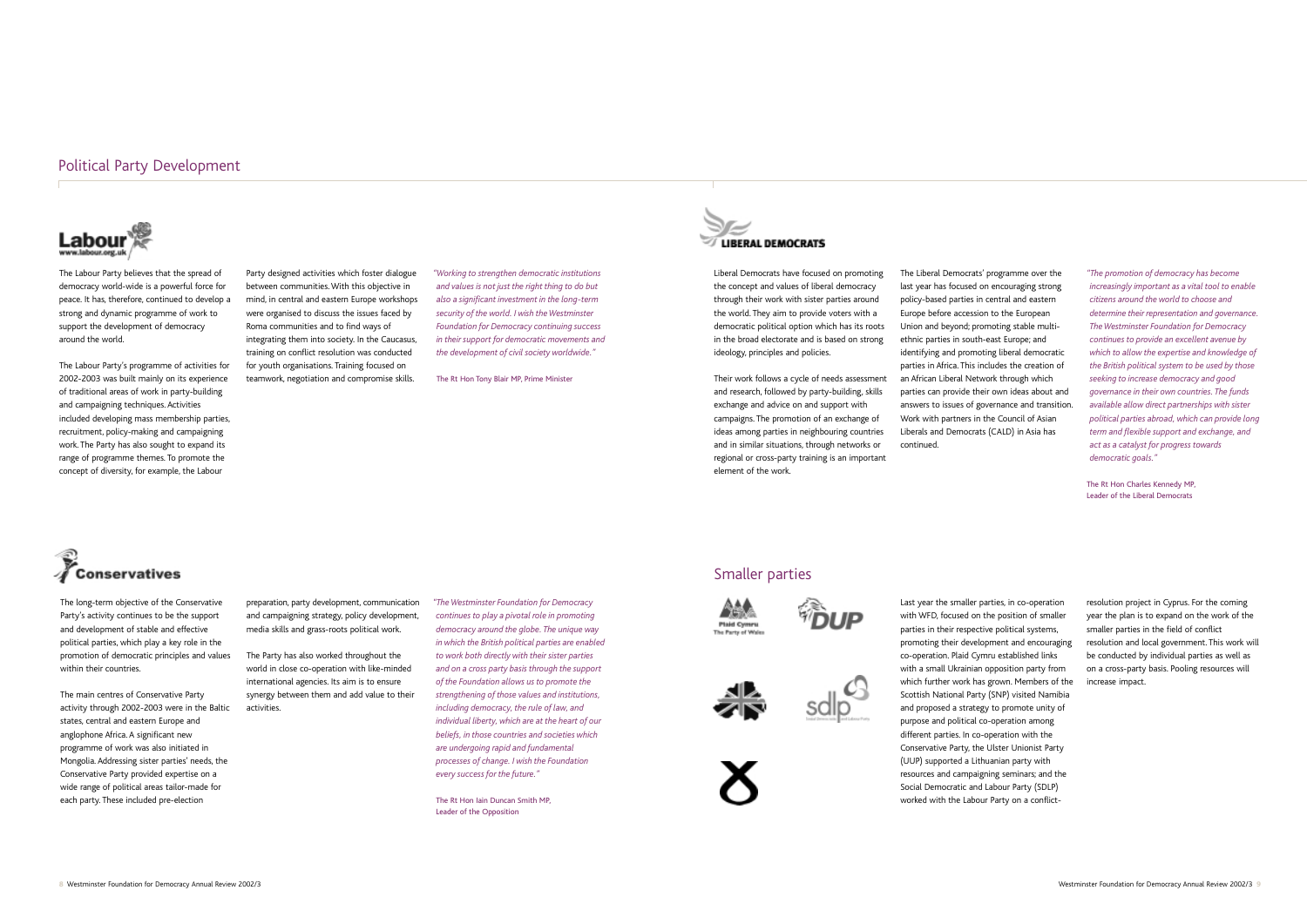### **Europe**

With accession to the Council of Europe, the Balkan states have made a commitment to comply with European standards of human rights and protection for minority groups. This principle is central to WFD's strategy for the former Yugoslavia. In Serbia and Montenegro, training programmes on the European Convention of Human Rights (ECHR) for the judiciary have helped instil values that reinforce its independence while strengthening the rule of law. A bulletin summarising and analysing the European Court of Human Rights' decisions is helping to embed European standards into the practice of law. Public hearings provided a forum for politicians to consult with single-issue NGOs on key human rights issues. WFD has supported activities that seek to improve relations between ethnic communities and include minority groups into decision-making processes. Activities have ranged from awareness-raising workshops for local officials to a forum that helps community leaders to lobby for the incorporation of their proposals into policy-making.

In Macedonia, WFD sought to address ethnic tensions arising from recent political upheaval. With the Conflict Management Group from the United States, WFD is implementing a project aimed at building trust among members of different ethnic groups while looking at ways in which they might peacefully co-exist. The purpose is to support the Ohrid Peace Agreement, a peace plan brokered by the EU and the US intended to address the grievances of the Albanian minority. The 12-month project, financed by £200,000 from the FCO's Conflict Prevention Pool, encourages local civic and political leaders to develop policy proposals for collaborative projects across ethnic divisions. The project will also seek to influence the national ethnic integration policy. It involves a range of local organisations and includes a fair representation of Macedonia's ethnic communities. Techniques include seminars on conflict management and political negotiation;

joint working groups; mentoring; and the completion of tasks by workshops and round tables. Monitoring and evaluation is built into the programme. Participants set their own objectives and assess the results.

In the countries of the Caucasus a legacy of conflict and ethnic divisions hinders democratic development. The main challenges have been to foster regional stability, to increase people's understanding of other ethnic groups and to engage political and community leaders in building confidence. WFD-funded projects were aimed at promoting the conditions necessary for people to uphold their basic rights, as a counter to conflict. In Azerbaijan, activities have included civic education in rural areas and human rights training for NGOs. In the disputed enclave of Nagorny-Karabakh, conflict-resolution activities included engendering public support for peace among the Armenians and Azerbaijanis, through advocacy and fieldwork. In the countries of central Asia, WFD-funded projects aimed to mitigate the effects of armed conflict and tension between states. A project in southern Kyrgyzstan (Ferghana Valley) sets out to reduce tension between communities by encouraging dialogue between them.

### **Africa**

Angola, Sudan and the Democratic Republic of Congo (DRC) are working on initiatives to establish peace and stability. The inclusion of civil society in this process is essential. Supportive of these efforts, WFD has funded a project in the DRC designed to develop widespread awareness of the peace process. The project funded an independent information centre, a civic education programme and a capacity-building project to advise local political groups, women's organisations, trade unions and professional associations on formulating policy during the DRC's political transition. Similarly, after years of armed conflict, countries in the Mano River Union face difficulties in resolving persistent

political and security tensions. WFD supported a grass-roots civil society organisation to develop communication, negotiation and lobbying techniques in order to advocate for peace and the protection of human rights of displaced and disadvantaged persons.

WFD continues to support projects encouraging women to participate in the development of their countries. The Foundation seeks to address the political and socio-economic obstacles preventing women from active involvement in political processes. Women are often marginalised and discouraged from participating in politics. As part of a project in Ghana supported by WFD, district assemblies, traditional leaders and women's community-based organisations came together to develop and implement strategies which will strengthen women's role in local democracy.

### **Other Regions**

Pakistan has seen an increase in the number of elected women parliamentarians, many of whom were new to politics. The Foundation funded a project to develop their lobbying and advocacy skills in order to influence democratic change in Pakistan.

In the Middle East, a region which has a poor human rights record and where political opposition is suppressed, WFD has supported an Iraqi NGO in Kurdistan. The purpose was to establish a network responsible for improving communication between Iraqis inside and outside the country. Diverse ethnic and religious groups from the Iraqi diaspora discussed democratic principles at a workshop. The Foundation also supported an independent news agency and a civic education programme for women in the refugee camps of northern Iraq.

![](_page_6_Picture_1.jpeg)

### **Democracy Building Programme in Bosnia and Herzegovina**

In 2002 WFD entered the final phase of a fouryear programme aimed at the development of accountable and inclusive political parties in Bosnia and Herzegovina (BiH). The process of political, social and economic re-building has been slow, and the continuing frailty of state institutions is eroding people's confidence in the democratic process.

The Foundation has sought to reinforce the international community's strategy of strengthening support for moderate political forces capable of taking BiH through the transition period leading to European integration. The programme, supported by ring-fenced funding from the FCO, centred on political education for moderate democratic parties. The overall purpose was to encourage the conduct of value-based politics, with a focus on economic and social issues such as jobs and education rather than ethnic differences.

WFD recognises that addressing democracybuilding and conflict-avoidance means taking a multi-track approach. There is no one element of public life and organisation which alone guarantees the existence of a democratic society. For this reason, the programme included specific local projects to develop the concept and practice of civic participation and the involvement of young people and women in public life. For example, in the run-up to the 2002 local elections, public debates were conducted to facilitate dialogue between female candidates and the electorate. The fact that the debates were broadcast increased the profile of the candidates. Increased public understanding of political issues and civic participation go hand in hand. With this in mind, a programme of seminars and public meetings was held to discuss corruption as one of the key problems facing government.

The centrepoint in the year's activity was the general election in October 2002. These elections offered the prospect of a first four-

year government in post-conflict Bosnia. The contest among the political parties was intense, and the British political parties sought to strengthen the influence of their partners.

The Labour Party supported the Social Democratic Party (SDP) in their publicity campaign and production of election literature. The Independent Social Democrats of Republika Srpska (SNSD), in collaboration with the Labour Party, conducted public debates for young people with the aim of raising their awareness and engagement in the political process.

The Conservative Party developed its partnership with the Party of Democratic Progress of the Republika Srpska (PDPRS) through the training of candidates in campaigning and communication. They also provided training for two small regional parties representing the Croatian community to help them challenge the dominance of the nationalist Croatian Democratic Union (HDZ).

The Liberal Democrats worked with a group of Centrist parties. They focused on assisting the Liberal Democrat Party (LDS) in BiH with the development of their campaign strategy and economic policy programme.

The success of ethnically-based parties in the October 2002 elections demonstrated that nationalist politics continue to define the country's political scene. Significantly, almost half of the electorate declined to cast a vote, sending a powerful message about the lack of substantive policy choices on offer.

The election defeat has led the moderate parties to re-evaluate their position and re-think their strategy. The UK political parties can play a constructive role in helping their partners to galvanize public support behind their distinctive policy options. Achieving success will require co-ordinated action across the pro-democratic political spectrum with support from non-governmental organisations (NGOs) and the independent media.

# Political Party Development **Defence of Human Rights and Integration of Minorities**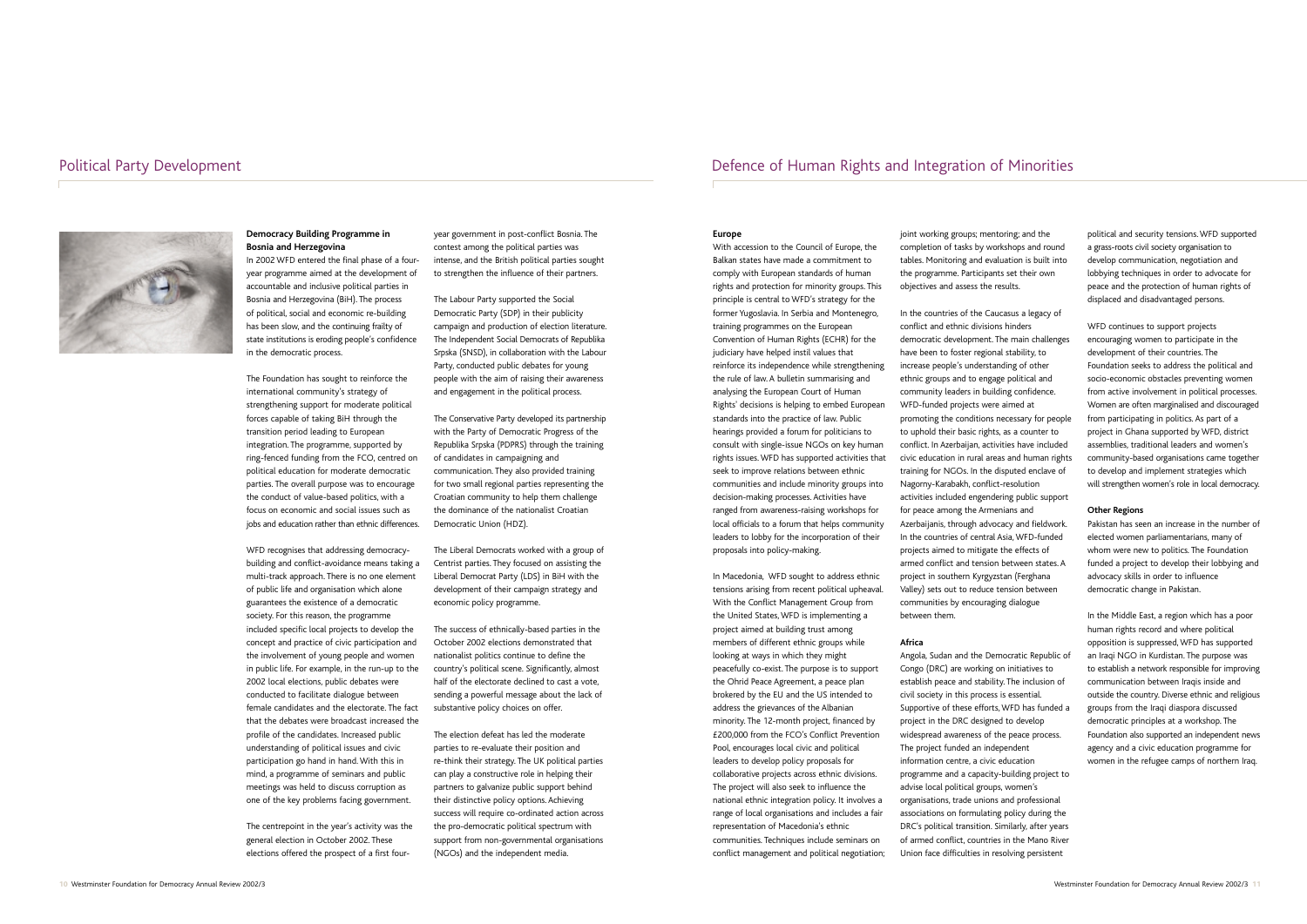# Fostering Democratic Governance

and human rights. WFD supported this initiative by funding a project focusing on political leadership and democratic reform of political systems. The project involves political actors from institutions including political parties, the executive, legislature and judiciary in Egypt, Nigeria, South Africa, Rwanda and Kenya. The outcome will be an assessment of the prevailing political culture and of the systems and processes which affect the development of policy and political practice in Africa.

WFD also assisted in strengthening the technical ability of civil society organisations to improve the monitoring procedures and communication skills of civic observers in the 2002 Kenyan elections. This project involved training workshops on campaigning and lobbying techniques. Training in public speaking was provided for women leaders of civil society organisations to enable them to engage effectively in elections. In Somaliland, the Foundation provided training and technical assistance to build the institutional capacity of the newly-established Electoral Commission to enable it to fulfil its responsibilities during the municipal elections.

In Sierra Leone, WFD assisted in building the institutional capacity of the parliament, parliamentary clerks office and house committees by funding a research and information centre in parliament. The project is planned as a continuation of WFD's commitment to democratic transition in Sierra Leone following years of conflict. The programme began before the elections in May 2002. The project aims to improve the performance and effectiveness of parliament, its members and committees through the provision of high-quality, timely, accurate and relevant research and information. By enabling Members of Parliament to perform their functions as representatives more effectively, the project will strengthen parliamentary democracy in Sierra Leone.

WFD has also assisted the Malawi Parliament. As part of a UNDP institution-strengthening grant for the Malawi parliament, WFD held workshops for parliamentarians supporting the consultation process for the drafting of a fouryear strategic plan. The main output of the workshops was a framework for the strategic plan, with an action plan for wider consultation with party leaders and other key stakeholders in the donor community and civil society.

### **Other Regions**

In Asia, the Foundation has been involved in a project in Nepal to strengthen the institutional capacity of the parliamentary Public Accounts Committee (PAC). The aim of the project was to identify ways of improving the committee's organisational and managerial capacity. The outcome will be a plan of action to further strengthen the Nepal parliament.

In the Middle East, WFD has funded projects fostering civic participation in Iraq, Iran and Jordan. In Jordan, the Foundation supported a voter education project in the run-up to the elections. It incorporated informative radio programmes, debates and profiles of candidates with women voters receiving special attention.

The Foundation sought to strengthen the institutional capacity of the Iranian legislature. In partnership with the Iranian Majlis Research Centre (MRC) and the House of Commons Research Service, WFD implemented a project focusing on the legislature's research capacity. The Foundation funded a Tehran-based civil society organisation to provide practical training for NGOs on effective engagement with policy-makers.

### **Europe**

In eastern Europe, the countries undergoing democratic transition are experiencing a lack of public confidence in political institutions and democratic reforms. As a result, there has been a lower voter turnout in elections, particularly in Serbia and Bosnia and Herzegovina. Right across the region, and in the former Soviet Union, people are disillusioned and tend to disengage from the political process.

In south-east Europe citizens are not well informed about the work of local government or their own civic rights and responsibilities. WFD activities promoted democratic participation and the involvement of citizens in local communities. In Serbia, training was conducted for local election candidates in the multi-ethnic regions of Vojvodina, Sandzak and Presevo. Here local knowledge of implementing partners was crucial. Themes included public relations, communication with the electorate, campaigning and fundraising. In Bulgaria, polls were conducted to determine what voters regard as priorities for policy. Voters voiced their opinions in focus groups, informing politicians about the needs of the electorate.

WFD secured an additional £45,000 from the FCO to address the issue of civic participation at grassroots level in Serbia. Local service delivery is poor and communities have little understanding of the competencies of the municipal authorities. In order to operate effectively, councils need to develop mechanisms to channel public views into the decision-making process. Two projects were designed in response to these needs.

WFD has started to establish a municipal public information centre (PIC) in Nis, Southern Serbia in partnership with the Local Democracy Agency and using the thirdcountry experience of the Foundation for Local Government Reform, Sofia. The centre will provide information on the responsibilities of the city's administrative and public services

and will communicate citizens' initiatives and interests to the city council. In this way, the PIC aims to promote an active citizenry that engages with the local authority. The centre will add value to a larger US-funded project set up to improve the effectiveness and transparency of public service delivery.

In collaboration with the Centre for Modern Skills, Belgrade, WFD designed and conducted a training programme for newly-elected local councillors in the multi-ethnic Presevo Valley in southern Serbia. Many new politicians had no experience of local government and quickly needed to gain an understanding of the functioning of government based on the principles of democracy. Experienced local trainers and British politicians and officers conducted seminars on the basic functions of local government, communication skills and approaches to managing multi-ethnic communities.

In the former Soviet Union the general public feels marginalised from the political process which it perceives as the preserve of an elite. Public participation in politics is low. WFDfunded projects therefore promoted civic participation, particularly by developing links between NGOs and local government. In Ukraine, NGOs received training in advocacy skills, forming partnerships with local authorities and identifying community needs. As a result, NGOs developed joint action plans to lobby local authorities. In Russia a Citizens Advice Bureau was established as a means for single-issue NGOs to provide advice to the public on civil rights.

WFD also funded activities to strengthen state institutions such as the legislature and processes such as elections. In Russia, seminars on ethics and public standards were conducted and a public advisory committee for Moscow City Government was established to improve the accountability of officials. In Serbia, the Foundation supported a national government innovation unit developed to link social service

policy reforms with local communities. In Bulgaria, British MPs held seminars for their Bulgarian counterparts on issues such as public standards and relationships between parliament and the EU.

### **Africa**

In Africa, the needs and interests of many citizens are often ignored by governments, whether authoritarian or democratically elected. This neglect can be traced to institutional weaknesses, practices of exclusion and a general lack of a pluralist democratic culture. To address these issues, WFD has supported projects that build the capacity of civil society organisations to articulate the needs and concerns of the citizens to political representatives and state institutions. The Foundation is supporting projects of this kind in Ghana, Uganda and Angola. In Ghana, for example, WFD supported a project to improve the capacity of the traditional councils and district legislatures. The project furthered decentralisation by improving communications between local government and voters.

WFD acknowledges the important role played by the media in civil society; that role is essential to the democratic process. In the last year, WFD conducted a project in partnership with the Mohamed Amin Foundation to develop the capacity of the media and improve broadcast journalism in east Africa. The aim of the project was to raise awareness of political and electoral issues, which was particularly relevant in the context of the Tanzanian and Kenyan elections and constitutional review process in Uganda.

In 2002, African leaders launched the African Union, a multilateral organisation whose mission is to improve governance in Africa. In relation to this, African leaders have accepted the New Partnership for African Development (NePAD), a strategic framework for African socio-economic and political development. The focus of the African Union and NePAD is the promotion of good governance, democracy

![](_page_7_Picture_24.jpeg)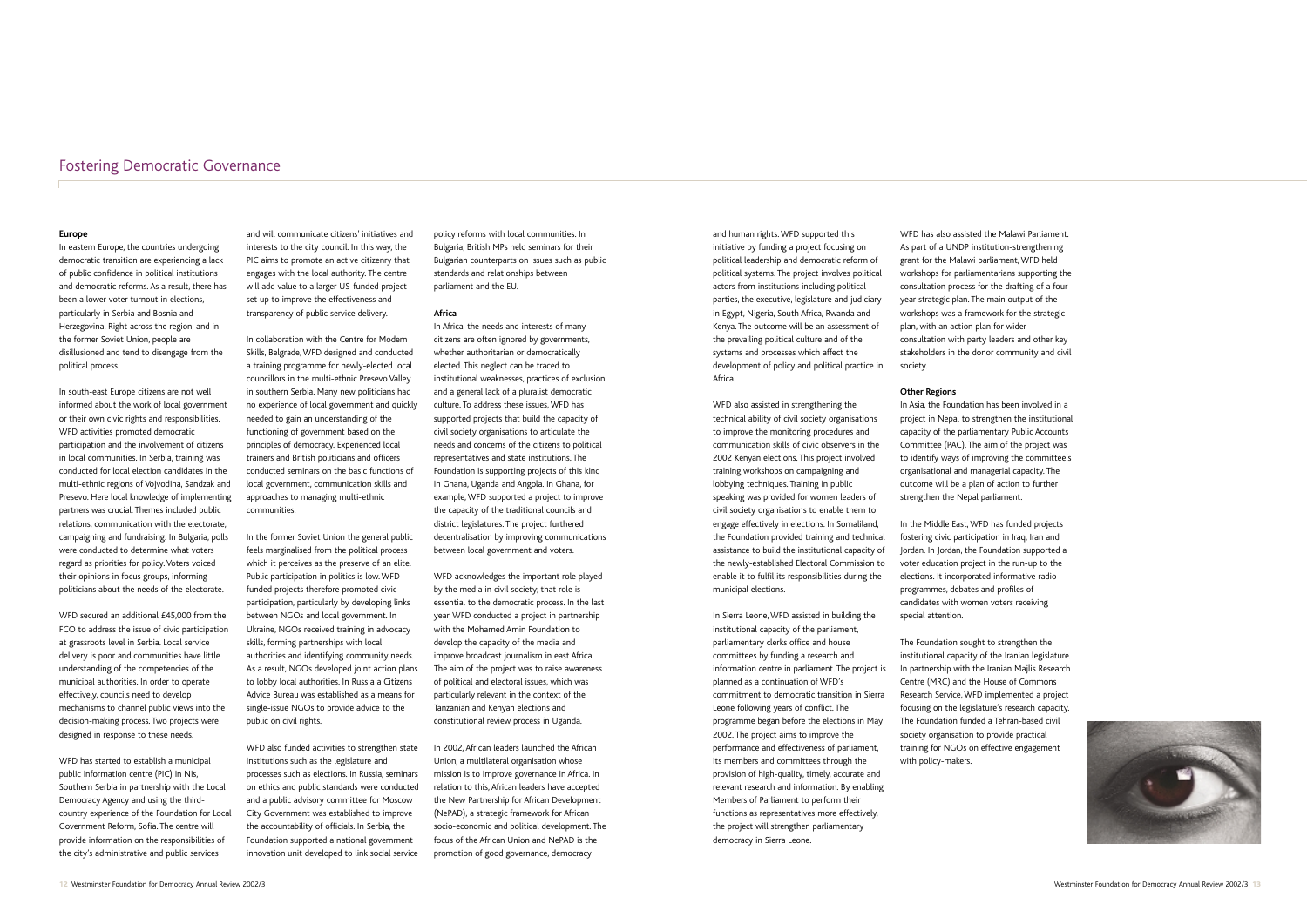# Statistics 2002/2003\*

# Europe

| Region/                | Political      | Civil          | Human          | Democratic     |                |
|------------------------|----------------|----------------|----------------|----------------|----------------|
| Country                | Party          | Society        | Rights         | Governance     | Total          |
| Regional               | 18             |                | $\overline{c}$ |                | 20             |
| Albania                | 3              |                |                |                | $\overline{3}$ |
| Azerbaijan             | 1              | 1              | $\overline{2}$ |                | 4              |
| <b>Belarus</b>         | 6              |                |                | $\overline{c}$ | 8              |
| Bosnia                 |                |                | 4              |                | $\overline{4}$ |
| Bulgaria               | $\overline{7}$ |                | 1              | 1              | 9              |
| Caucasus Regional      | 1              | 1              | 1              |                | 3              |
| Central Asia Regional  |                |                | 1              |                | $\overline{1}$ |
| Croatia                | $\overline{4}$ |                | 1              |                | 5              |
| Estonia                | 8              |                |                |                | 8              |
| Hungary                | $\overline{4}$ |                |                |                | 4              |
| Lithuania              | $\overline{7}$ |                |                |                | 7              |
| Macedonia              | $\overline{c}$ |                |                |                | $\overline{c}$ |
| Moldova                |                |                |                | 1              | $\mathbf{1}$   |
| Mongolia               | 3              |                |                |                | 3              |
| Poland                 | $\overline{c}$ |                |                |                | $\overline{c}$ |
| Romania                | 1              |                | 1              |                | $\overline{c}$ |
| Russia                 | 5              | $\overline{c}$ |                | 5              | 12             |
| Serbia and Montenegro  |                |                |                |                |                |
| (incl. FRY and Kosovo) | 11             | 3              | 4              | $\overline{c}$ | 20             |
| Slovakia               | $\overline{7}$ |                |                |                | $\overline{7}$ |
| Slovenia               | $\overline{4}$ |                |                |                | 4              |
| Tajikistan             | 1              | 1              |                |                | $\overline{c}$ |
| Ukraine                | 3              | 1              |                | $\overline{c}$ | 6              |
| <b>Total</b>           | 98             | 9              | 17             | 13             | 137            |

# Africa

| Region/      | Political | Civil   | Human          | Democratic |                |
|--------------|-----------|---------|----------------|------------|----------------|
| Country      | Party     | Society | Rights         | Governance | Total          |
| Regional     | 11        |         |                | 3          | 16             |
| Angola       |           |         |                |            |                |
| <b>DRC</b>   |           |         |                |            |                |
| Ghana        |           | 1       |                |            | 3              |
| Kenya        | 3         |         | $\overline{c}$ | 1          | 6              |
| Liberia      |           | 1       |                |            |                |
| Malawi       |           |         |                |            |                |
| Mozambique   | 2         |         |                |            | $\overline{c}$ |
| Namibia      | 3         |         |                |            | 3              |
| Senegal      |           |         |                |            | 1              |
| Sierra Leone |           | 1       |                |            | $\overline{c}$ |
| Somaliland   |           |         |                | 1          | 1              |
| South Africa | 5         |         |                |            | 5              |
| Tanzania     |           |         |                |            |                |
| Uganda       |           |         |                |            |                |
| Zambia       | 2         |         |                |            | 2              |
| Total        | 32        | 4       | 5              | 6          | 47             |

# Other Regions

| Region/                | Political | Civil   | Human  | Democratic |       |
|------------------------|-----------|---------|--------|------------|-------|
| Country                | Party     | Society | Rights | Governance | Total |
| Middle East Regional   |           |         |        |            |       |
| Iran                   |           |         |        |            | 2     |
| Iraq                   |           |         | 2      |            | 2     |
| Oatar                  |           |         |        |            |       |
| Cambodia               |           |         |        |            |       |
| India                  |           |         |        |            |       |
| Pakistan               |           |         |        | 1          |       |
| Philippines            | 1         |         |        |            |       |
| Sri Lanka              |           |         |        |            |       |
| Latin America Regional |           |         |        |            |       |
| Caribbean              |           |         |        |            |       |
| El Salvador            |           |         |        |            |       |
| <b>Total</b>           | 8         |         | 3      | 2          | 14    |

### Size of Grants

![](_page_8_Figure_4.jpeg)

# Expenditure by Region **Expenditure by Region** Projects by Country and Theme

| Europe - £1,938,735           |         |           |           |                   |
|-------------------------------|---------|-----------|-----------|-------------------|
| Africa - £810,800             |         |           |           | Total: £3,016,341 |
| Other<br>Regions-<br>£266,806 |         |           |           |                   |
| П<br>$\mathbf 0$              | 500,000 | 1,000,000 | 1,500,000 | 2,000,000         |

\* Figures do not include additional project funding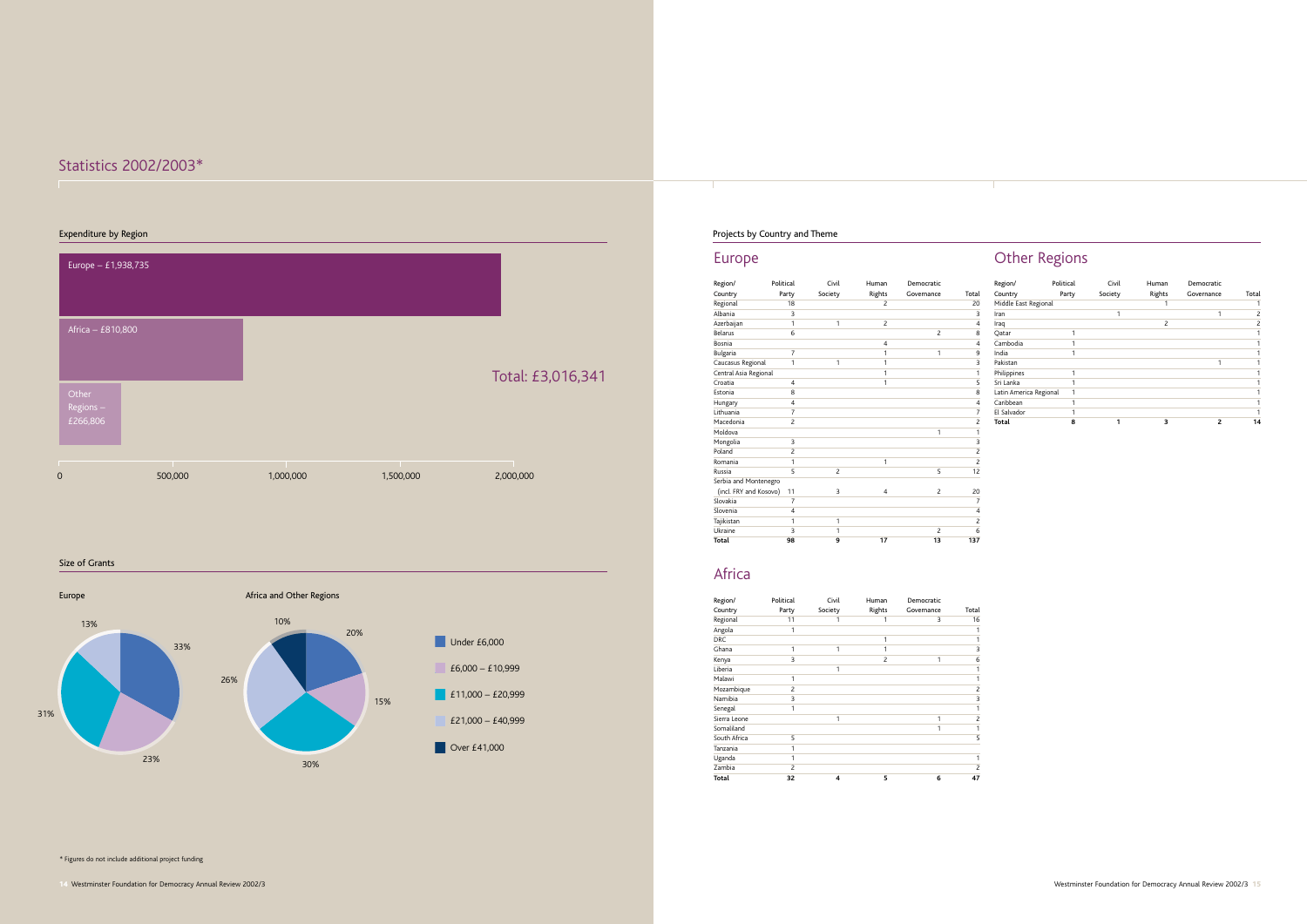### **Patrons**

Rt Hon Michael Martin MP, Speaker of the House of Commons Rt Hon Tony Blair MP Rt Hon Iain Duncan Smith MP Rt Hon Charles Kennedy MP David Trimble MP Ieuan Wyn Jones MP AM Mark Durkan MLA John Swinney MSP Rev Dr Ian Paisley MP MEP MLA

### **Board of Governors**

Mike Gapes MP, Chairman Nik Gowing, Vice-Chairman Michael Moore MP, Vice-Chairman Michael Trend CBE MP, Vice-Chairman Michael Aaronson CBE Georgina Ashworth OBE Nicola Duckworth Mary Kaldor Elfyn Llwyd MP Patrick Smith Frances D'Souza CMG Caroline Spelman MP Richard Spring MP Gisela Stuart MP

### Foreign and Commonwealth Office Adviser

Jon Benjamin, Head of Human Rights Policy Department

### **Staff**

David French, Chief Executive

### Europe Team

Jadranka Foster Programme Director, Europe and Deputy to Chief Executive Carla Welch Programme Manager, Europe Team Alex Romaniuc Programme Officer, Europe Team

### Africa Team

Elizabeth Marsh Programme Director, Africa Karen Miller Programme Manager, Africa Team Marina Narnor Programme Manager, Africa Team

### Finance Team

Gordon Lane Director of Finance and Company Secretary Brian Merritt IT Officer and Assistant to Director of Finance Nagina Ashraf PA to Chief Executive

### Political Parties

Nabila Sattar Labour Party Matthew Beevor Labour Party Philippa Broom Conservative Party James Marriott Conservative Party Karla Hatrick Liberal Democrats Alison Hughes Liberal Democrats Tanja Hollstein Smaller Parties

## The Westminster Foundation for Democracy Limited Summary Financial Statements Patrons, Governors and Staff

### **Foreword**

The following summary financial statements are a précis of the information contained in the Westminster Foundation for Democracy Limited's Accounts for the year ended 31 March 2003. They do not contain sufficient information to allow a full understanding of the results and state of affairs of the Foundation. For further information, the full annual financial statements and Auditors' Report on those statements should be consulted.

It's easy to obtain our full annual financial statements and Auditors' Report: –

View or download them from our website at www.wfd.org Write for a free copy to: The Company Secretary, WFD, 125 Pall Mall, London SW1Y 5EA, or, Email wfd@wfd.org

These summary financial statements have been prepared in accordance with section 251 of the Companies Act 1985 and the Companies (Summary Financial Statement) Regulations 1995 (SI 1995/2092) and were signed by Michael Gapes MP, Chairman of the Foundation, and by Michael Moore MP, Governor of the Foundation.

### Summary Income & Expenditure Account for the year ended 31 March 2003 Extra-Core Corporate budgetary 2003 2002 Funds Funds £££££ **Gross Income** HM Government grants 4,165,577 - 541,578 4,707,155 4,578,876 EU – Royaumont funding ---- 70,413 UNDP - - 70,238 70,238 42,082 4,165,577 - 611,816 4,777,393 4,691,371 **Direct Expenditure** Projects 3,187,546 - 598,256 3,785,802 3,909,368 978,031 - 13,560 991,591 782,003 **Other Expenditure** Staff costs 550,699 - - 550,699 437,171 Depreciation – owned assets 14,932 - - 14,932 27,218 Other operating charges 418,181 - 418,181 284,644 Other operating income – rent (32,313) - - (32,313) (36,715) 951,499 - - 951,499 712,318 **Operating Surplus** 26,532 - 13,560 40,092 69,685 Interest receivable 1,934 134 1,585 3,653 2,208 **Surplus On Ordinary Activities Before Taxation** 28,466 134 15,145 43,745 71,893  $Corporation tax$  -  $(13)$  -  $(179)$ **Surplus For The Year** 28,466 121 15,145 43,732 71,714 **Balances brought forward at 1 April 2002** 17,419 158,566 207,362 383,347 311,633 Transfer between funds (75,808) - 75,808 - - **Balances Carried Forward at 31 March 2003** (29,923) 158,687 298,315 427,079 383,347

### Summary Balance Sheet at 31 March 2003

|                                       | £       | 2003<br>£ | £       | 2002<br>£ |
|---------------------------------------|---------|-----------|---------|-----------|
| <b>Fixed Assets</b>                   |         |           |         |           |
| Tangible assets                       |         | 11,531    |         | 19,837    |
| <b>Current Assets</b>                 |         |           |         |           |
| Debtors                               | 21,397  |           | 34,576  |           |
| Cash at bank and in hand:             |         |           |         |           |
| Core                                  | 73,406  |           | 11,401  |           |
| Corporate                             | 62,355  |           | 115,969 |           |
| Extra-budgetary funds                 | 294,860 |           | 252,362 |           |
|                                       | 452,018 |           | 414,308 |           |
| Creditors: amounts falling due        |         |           |         |           |
| within one year                       | 36,470  |           | 50,798  |           |
| <b>Net Current Assets</b>             |         | 415,548   |         | 363,510   |
| Total Assets Less Current Liabilities |         | 427,079   |         | 383,347   |
| Funds                                 |         |           |         |           |
| Core                                  |         | (29, 923) |         | 17,419    |
| Corporate                             |         | 158,687   |         | 158,566   |
| Extra-budgetary                       |         | 298,315   |         | 207,362   |
|                                       |         | 427,079   |         | 383,347   |
|                                       |         |           |         |           |

### **Independent Auditors' Report to the Members of The Westminster Foundation for Democracy Limited**

We have examined the summary financial statements on page 16 which have been prepared in the form and the basis set out in the summary foreword above.

This report is made solely to the Foundation's Governors, as a body, in accordance with section 235 of the Companies Act 1985. Our audit work has been undertaken so that we might state to the Foundation's Governors those matters we are required to state to them in an auditor's report and for no other purpose. To the fullest extent permitted by law, we do not accept or assume responsibility to anyone other than the Foundation and the Foundation's Governors as a body, for our audit work, for this report, or for the opinions we have formed.

### Respective Responsibilities of the Governors, Chief Executive and Auditors

The Governors and the Chief Executive are responsible for preparing the summary financial statement. Our responsibility is to report to you our opinion on the consistency of the summary financial statement with the full annual financial statements and Governor's report, and its compliance with the relevant requirements of section 251 of the Companies Act 1985, and the regulations made thereunder, and the basis set out in the summary Foreword. We also read the other information contained in the Annual Review and consider the implications for our report if we become aware of any apparent misstatements or material inconsistencies with the summary financial statements.

### Basis of opinion

We conducted our work in accordance with Bulletin 1999/6 "The Auditors' statements on the summary financial statement" issued by the Auditing Practices Board.

### Opinion

In our opinion the summary financial statements are consistent with the full annual financial statements and the Governors' report of The Westminster Foundation for Democracy Limited for the year ended 31 March 2003 and it complies with the requirements under section 251 of the Companies Act 1985, and the regulations thereunder, and the basis set out in the summary Foreword.

### **Baker Tilly**

Registered Auditors Chartered Accountants 2 Bloomsbury Street London, WC1B 3ST

1 July 2003